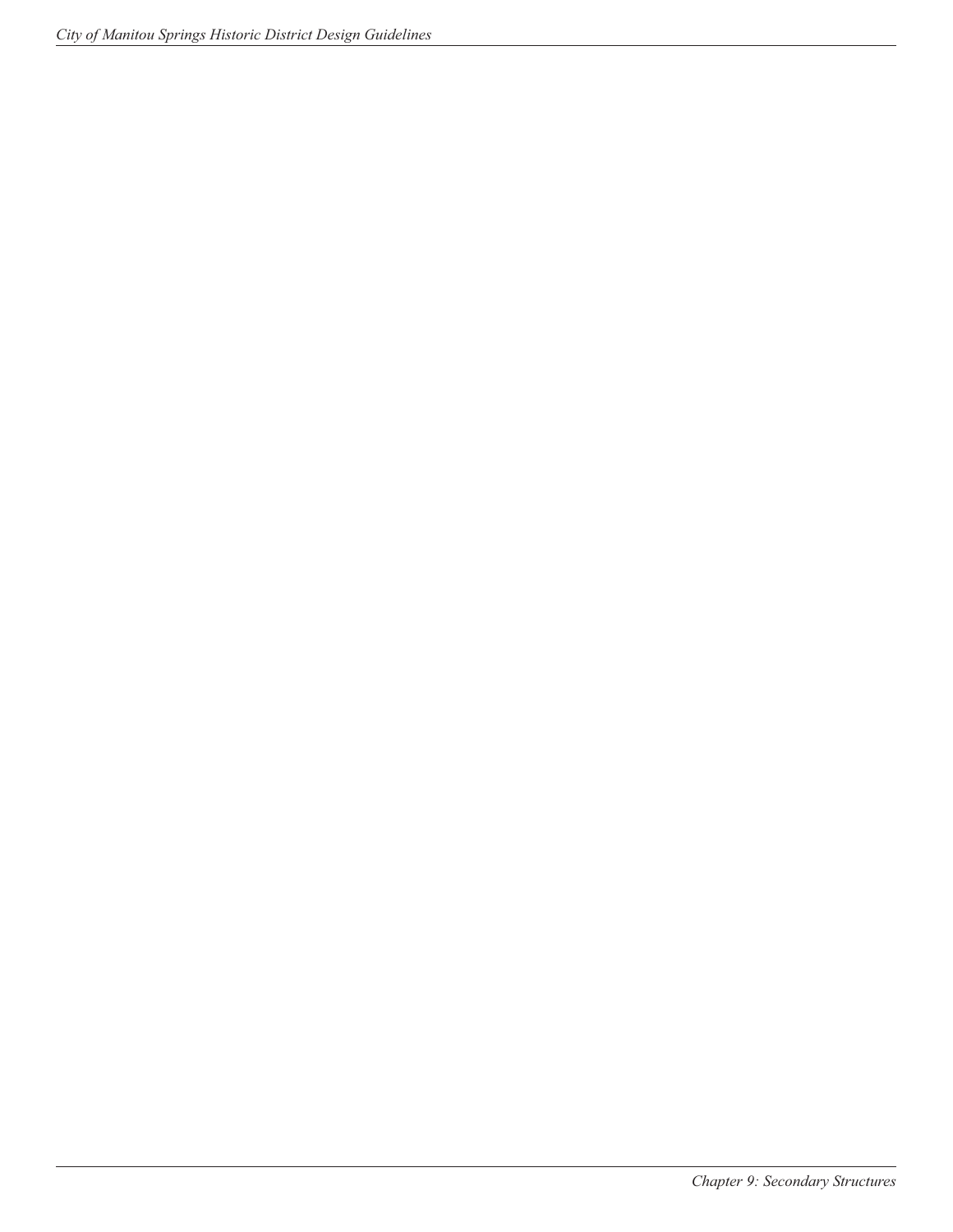# **Chapter 9: Secondary Structures**

Secondary structures include garages, studios, carriage houses and sheds. Traditionally, each of these elements was important to the day-to-day functioning of residences as well as lodging accommodations for spa and spring visitors. These important structures help interpret how an entire site was historically used.

An important feature of secondary structures is the configuration of multiple buildings and the relationship of these structures to the primary residence. The spaces between each structure as well as the public and private spaces resulting from these relationships contribute to the overall character of the street and the neighborhood, as well as the secondary pedestrian walks that link the commercial core to adjacent residential neighborhoods.

### **Secondary Structures**

- **9.1 When a secondary structure is historically**  significant, it should be preserved. This in**cludes maintaining the structure in its present condition, rehabilitating it or adapting it to a new use so that the building continues to serve a function.**
	- Maintain the visual unity of building clusters on individual sites. Use materials, colors, and roof shapes that match and/or complement those of the main house.
	- If an existing secondary structure is beyond repair, then replacing it is encouraged.
	- An exact reconstruction of the secondary structure is not necessary. The replacement should be compatible with the overall character of the primary structure while accommodating new uses.
- **9.2 Do not locate sheds and storage structures in front yards where they are visible from the street or public right-of-way.**

#### **Garages**

When the automobile was introduced to Manitou Springs, homeowners began constructing garages, which were typically located at the street edge of the property and with the front wall set flush with a retaining wall or fence (depending on the relationship of the slope to the hill). Stone that matched the retaining wall was often used. An alternate garage style was to add the garage at the back of the lot as



This carriage house has been adapted to serve as a home office. *Denver, CO*



*If an historic secondary structure exists, then its preservation is encouraged. This original garage was rehabilitated to match alterations of the primary structure. Modoc Place, Manitou Springs, CO*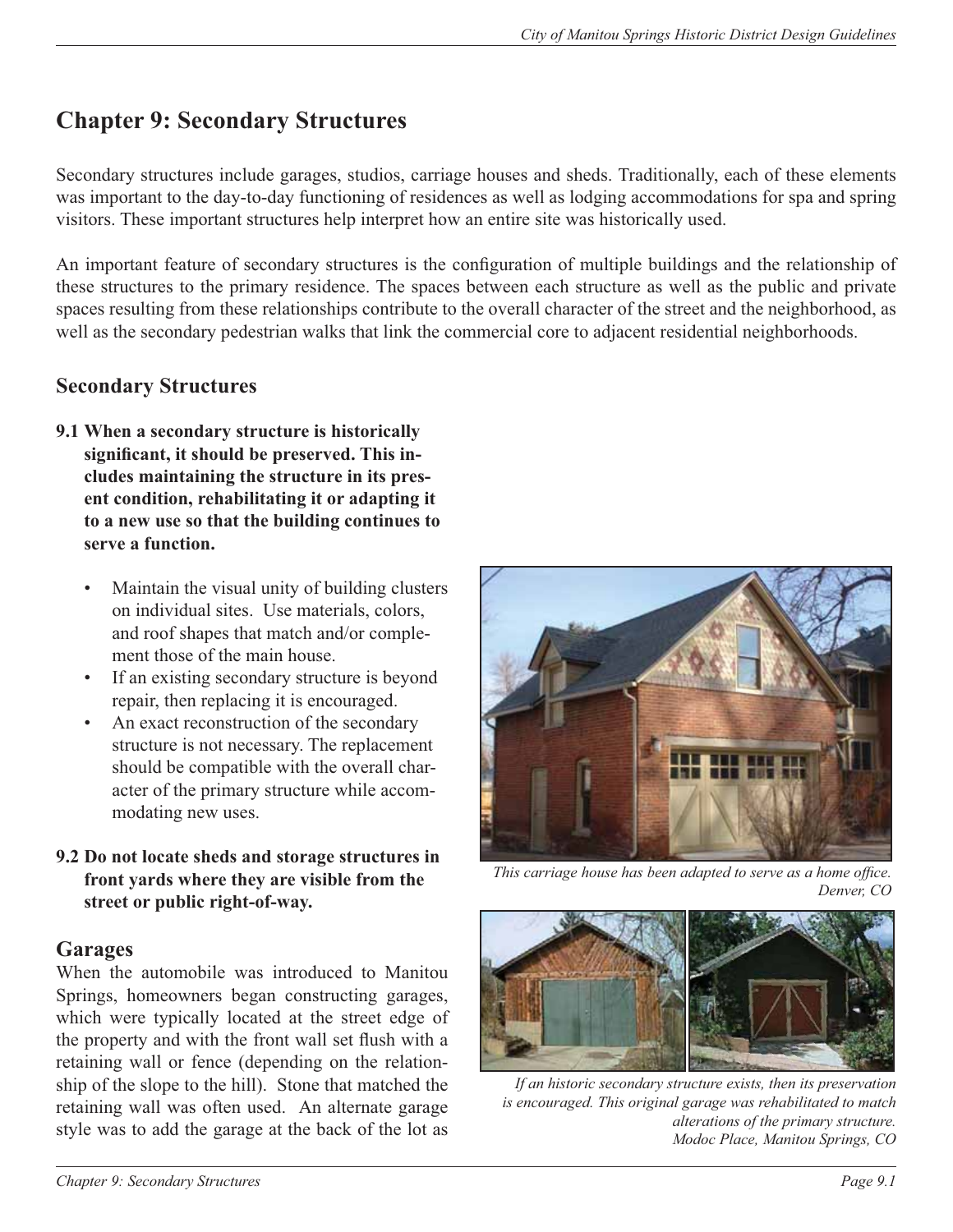

*The secondary structure should be designed to reduce the overall scale and include detailing that complements the primary structure. Falls Church, VA*



*This carport faces the street and is located in the front setback and masks the front façade of the house; this approach and use of corrugated plastic is not permitted, Denver, CO*



This carport has been retrofitted to an existing structure and *conceals the primary building. It impacts the character façade of the street and would not be permitted. Denver, CO*

a secondary structure. In both cases, garages were traditionally single car structures.

- **9.3 Double-car garages that are more appropriate to modern lifestyles should be set back out of view to the degree possible, should**  reflect the building style of the primary struc**ture, and if the garage door is visible from the public right-of-way should be or appear to be two single doors.**
	- For garages abutting a street right-of-way, maintain the continuity of existing retaining walls by using materials that are similar in color and textures.
	- The preferred location for a garage is to the rear of a parcel so that the garage and garage doors are not visible from the street or public right-of-way.
	- Garage doors that are visible from the street should be similar in height and width to historic garage doors. Double garage doors are inappropriate.
	- If a two-car garage is desired, the front façade of the garage (if visible from any public right-of-way) should be designed to reduce the overall scale of the structure by subdividing the front façade into two separate doors or using other architectural detailing to fragment the façade.

## **Car Ports, Shade Structures**

Many unique and historic features of the historic districts pre-date the automobile and as a result, many contributing historic residences do not have on-site covered parking. Similarly, shade structures were typically seasonal items, such as tents and/or awnings that were temporary or retractable. Secondary attached structures such as car ports and shade structures are not in keeping with traditional forms seen on contributing historic structures. However, because these structures help to integrate new uses with historic structures and because they are typically construed to be subordinate to the primary structure, greater flexibility in the treatment of detached structures may be considered.